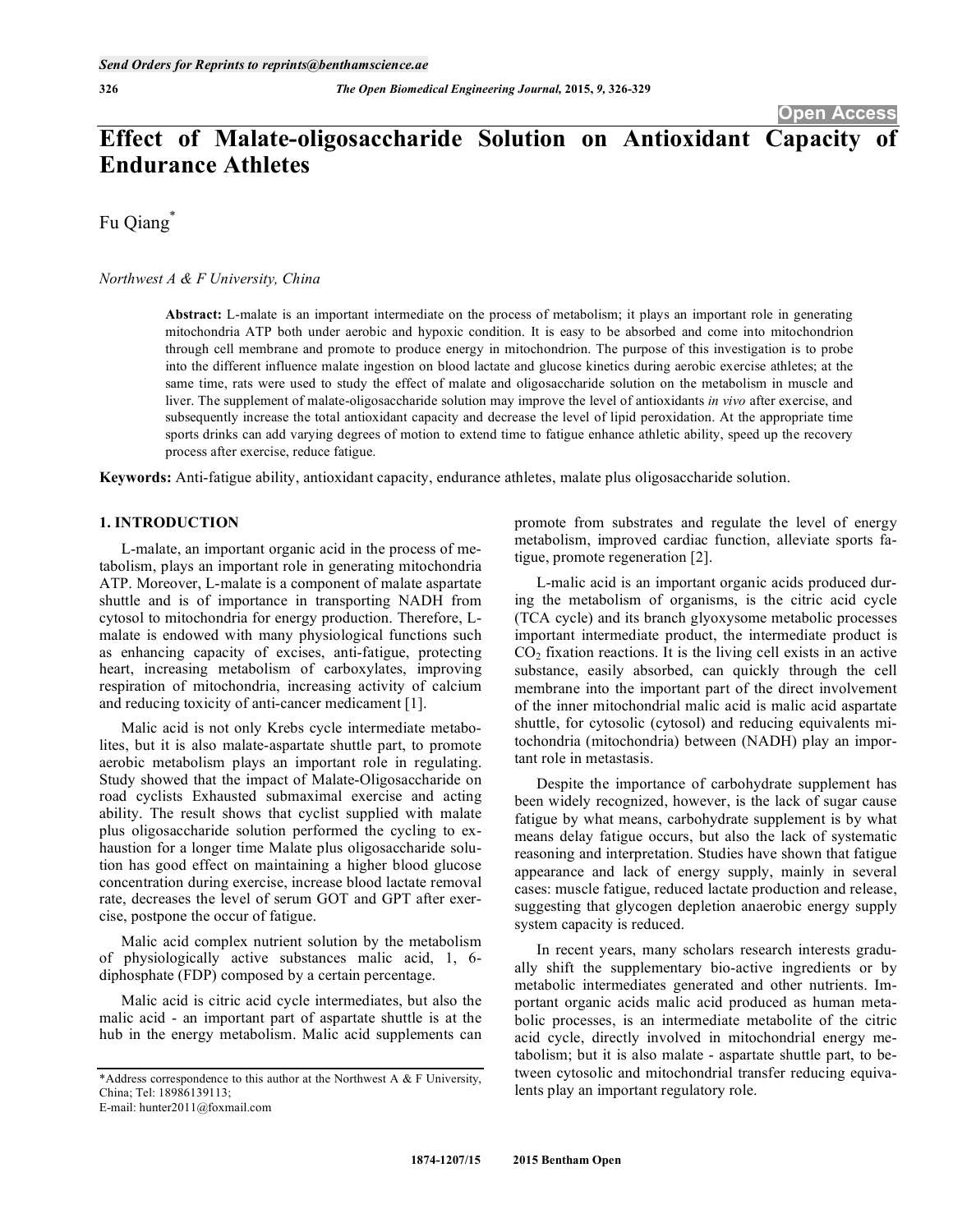# **2. ANTIOXIDANTS OUTLINE ITS MECHANISM**

There are many compounds in the body can fight free radical attack, known as antioxidants (antioxidants). Vitamin E (hydrophobic region), vitamin C and valleys skin GSH (GSH) (hydrophilic region), etc. to play a direct role in antioxidants. Mechanism of action of antioxidants can be divided into two (Fig. **1**): An antioxidant is a direct response to the attacks of free radicals *in vivo*, to clear, to terminate its damaging effects. Another mechanism of action is not directly antioxidants scavenge free radicals, but biological molecules to repair that damage by free radicals (typically biological oxidized divided again restore). Vc and GHS are against free radical damage generated by the repair [3].

If an attack by the radical addition between molecules (for example, between 'OH free a group of DNA bases reaction River), biomolecules adduct formation of free radicals can also be antioxidants, although "fix" but merely to a non-radical form, and can not rebuild the original structure. With GMP, for example, the reaction by the `OH attack as follows:

$$
dGMP + 'OH \rightarrow (dGMP - OH)'
$$
 (1)

In the role of antioxidants, base attack free radicals formed in the light can not be restored to its original form.

$$
(dGMP - OH)' + antioxidant \rightarrow
$$
  

$$
(dGMP - OH) + antioxidant'
$$
 (2)

(*dGMP OH*) '+ *antioxidant* -

 $10$ 

9

 $\overline{7}$ 

6

 $\overline{4}$ 

 $\theta$ 

 $H_{L}(n \mod L)$ 8

 $\blacksquare$ 5

Therefore, an effective repair within cells but there are certain limitations defense.

In addition to the direct effect of antioxidants on aggressive radicals or biomolecule radical, can also be an indirect effect against free radicals by, i.e. by regeneration of antioxidants are oxidized to increase the antioxidant capacity of the cell. NADPH is a typical example. For example, GSH reductase is hazy valley, NADHP (+H+) as a coenzyme can provide hydrogen, will GSSG again reduced to GSH [4].

### **2.1. Several important antioxidant substances**

Vitamin C, orascorbicacid (also known as ascorbic acid): Ascorbic acid is a water soluble vitamin. Its features can be used as an electron donor, as a reducing agent. When an electron when it confessed to become half dehydroascorbate

> $\leftarrow$ Cubic -Observet



 $10$ 

15

20

 $Time(min)$ 

25

30

5

radical, if we give out an electron, it becomes dehydroascorbate 
$$
[5]
$$
.

Ascorbic acid can not only addition to play free radical scavenging directly, but also can help skin vitamin E and GSH Valley scavenge free radicals. Under conditions of high concentration of ascorbic acid, vitamin E radicals  $(v_{E}^{+})$ recoverable peacekeeping cattle vitamin E and GSH changing to GSSG or GS', the reduction to be restored to the state, may be made of ascorbic acid as a reducing agent .

redueed glutathione,GSH: Compounds containing mercapto (-SH) is a kernel object within antioxidant capacity of an important class of substances. It includes eggs from the quality and non-protein. In the non-protein containing SH groups in the valley hazy GSH content is highest, and therefore more important in the protection and free radical damage party, GSH appears hazy valley than any other SH compounds. The role of glutathione in the body of free radical damage protection aspects are:

A: Clear  $H_2O_2$ :

$$
H_2O_2 + 2GSH \to GSSG + 2H_2O \tag{3}
$$

B: Repair damaged biomolecules. For example, restore the original organic radical compounds:

$$
R' + GSH \to RH + GS'
$$
  
\n
$$
2GS' \to GSSG
$$
\n(4)

Furthermore oxidized glutathione (oxidized glutathione, GSSG) can regenerate glutathione (reduced glutathione, GSH) glutathione reductase in maintaining the body's GSH levels.

$$
GSSG + 2NADPH \rightarrow 2GSH + 2NADP^+ \tag{5}
$$

# **3. THE ANTIOXIDANT THAT MALIC ACID MIGHT HAVE**

Malic acid is a four-carbonate, the chemical name for malic acid. Naturally occurring is L-malic acid, namely Lmalic acid, as colorless crystals, mp 100C, soluble in water and ethanol. Dissolved in water is acidic [6, 7].

L-malic acid is an important organic acids produced during the metabolism of organisms, is the citric acid cycle (TCA cycle) and its branch glyoxysome metabolic processes

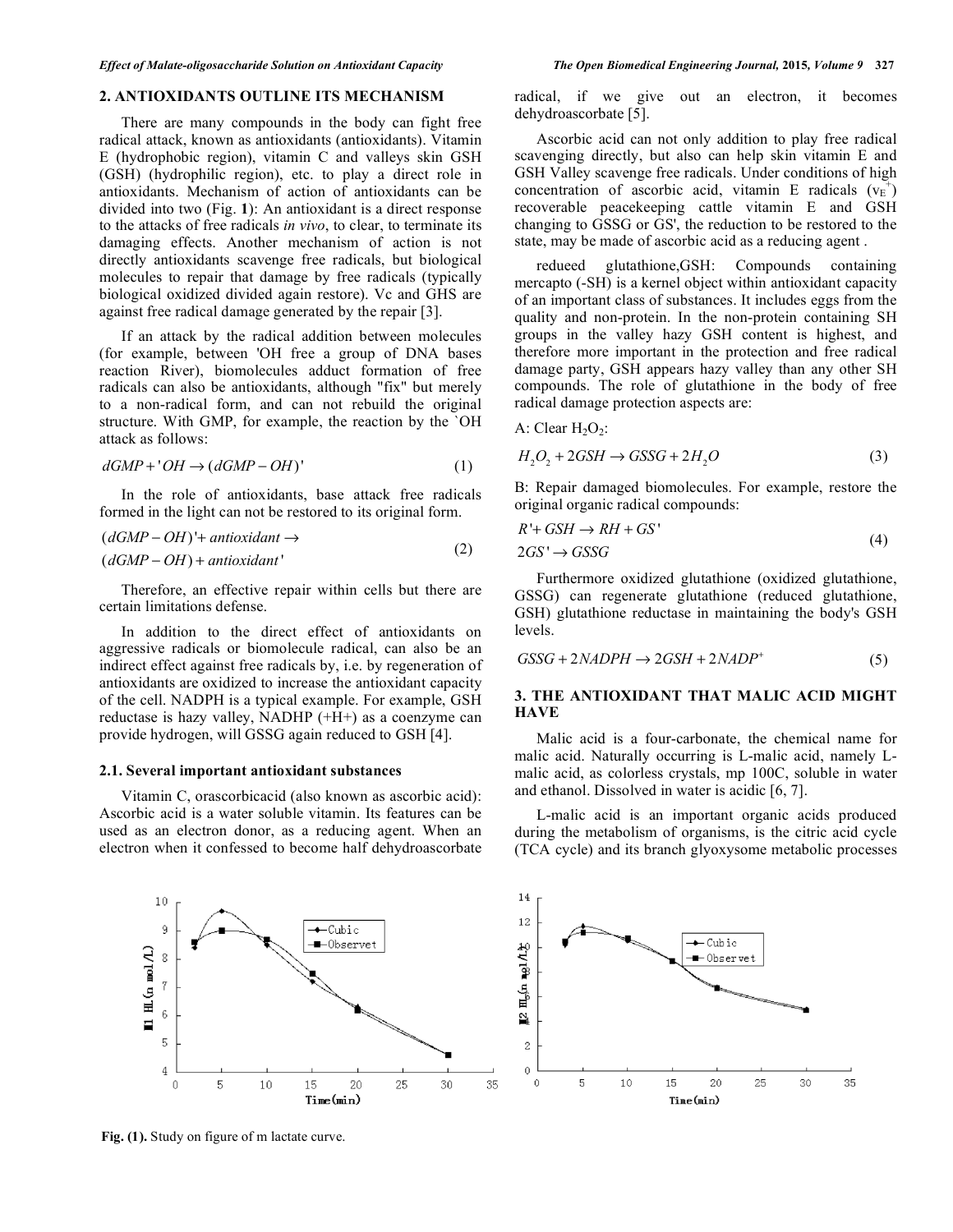important intermediate product, the intermediate product is  $CO<sub>2</sub>$  fixation reactions. Effect of Malic Acid supplements ammonia nutrient solution. Table **1** shows that high-intensity games cause blood ammonia increased after exercise, after three weeks, strength training and nutritional supplements after the experimental group was significantly decreased movement ammonia value (P <0.05).

**Table 1. Ammonia added a movement (mol/L).** 

|                       | The stage before taking<br>malic acid | The stage after taking<br>malic acid |  |
|-----------------------|---------------------------------------|--------------------------------------|--|
| Control group         | $18.22 \pm 5.73$                      | $21.46\pm 12.54$                     |  |
| Experimental<br>group | $24.09\pm8.51$                        | $16.84\pm8.37$                       |  |

We can conclude from the test data: Malic Acid supplements nutrient solution makes it possible mechanisms ammonia is added drop: Malic Acid supplements nutrient solution makes it possible mechanisms ammonia is added drop: Malic acid can promote the TCA cycle was converted to pyruvate role. Pyruvic acid concentration increased alanine in favor of intramuscular generation [8].

In summary, Malic Acid supplements nutrient solution concentration can be maintained intermittent high-intensity endurance exercise blood sugar, relieve exercise-induced increase in blood ammonia concentration. Tip complex nutrient solution relieving fatigue and improving central role in energy supply. Complex nutritional supplement solution can reduce the next morning after exercise and serum creatine kinase activity and blood urea concentration increased rate. Tip malic acid nutrient solution can promote recovery from fatigue and protect the role of membrane integrity [7-10].

# **3.1. Effect of Nutritional Supplements on Serum MDA before or After Endurance Athletes' Submaximal Exercise**

Compared to the same before and after the supplement group and the control group, oligosaccharide no significant change (P>0.05). Before and after malic acid oligosaccharide supplement compared to serum MDA supplement before exercise, after a downward trend, but no significant difference (P>0.05), serum MDA after exercise was significantly decreased (P<0.05).

Lactic acid recovery from the situation to see, A group and G group at various time points after exercise, before the supplement, there was no significant changes in the latter group (P>0.05). M group after taking malic acid oligosaccharide drinks, 5min after exercise blood lactate levels (maximum value) was significantly higher than the level before administration (P<0.05), before other point in time supplement, there was no significant difference after.

Studies have shown that movement muscle lactate released into the blood in the capillary density and the ability to lactate transporter are two decisive factors, and training can improve the body's ability in these two areas, Lactate oxidation after endurance training significantly improved.

Look at the situation from lactic acid recovery, M group taking Malate–Oligosaccharide and after the maximum value of blood lactate was significantly higher than the level before taking, but no other significant differences at all time points. Description Despite the movement caused a higher level of lactic acid, but acid transport and metabolism of the body increased, blood lactate levels can still be restored to normal at the same time.

Way elimination of lactic acid after exercise, mainly in the slow oxidation in muscle and cardiac muscle. In addition, some lactic acid with the blood into the liver tissue will be involved where the gluconeogenesis pathway Fig. (**2**). The studies have demonstrated that the use of small doses of exogenous malic acid, malic acid so that the concentration of mitochondria increase, thus saving any original matrix malic acid, while promoting the shuttle mechanism within the mitochondria, from substrate supply and Restore transfer equivalents/energy two aspects to promote the mitochondria activity [9, 10].



**Fig. (2).** The Comparison between each lactate's recovery curve regression parameters.

## **4. PHYSIOLOGICAL ROLE OF MALIC ACID**

The effect relationship between Malic acid and exercise capacity: The study found a significant increase in malic acid content continues after 5min of dynamic movement began, remained high end of the exercise, and malic acid change with respect to other citric acid cycle intermediates have higher concentrations increased rate. Exogenous malic acid is easily absorbed by the body, can quickly pass through the membrane into the mitochondria, the energy needs of the body under special conditions, significantly improved exercise capacity (Table **2**).

Protective effects of malic acid on the heart: Malic acid as one of the ingredients have been clinically Heart Foundation liquid, with  $K^+$ , Mg2+ in order to protect the heart of the energy metabolism. Malic acid on the heart of the protection is also reflected in the influence of mitochondrial enzymes in myocardial activity (Table **3**).

Malic acid to promote metabolism carboxylate: L-malic acid can promote the oxidation of the role of citrate, succinate and fumarate and later converted to malic acid, citric acid can also stimulate oxidation, visible mainly mediated by the malic acid. L- malic acid can improve sperm mitochondrial pyruvate dehydrogenase activity, thereby promoting absorption and utilization of pyruvate.